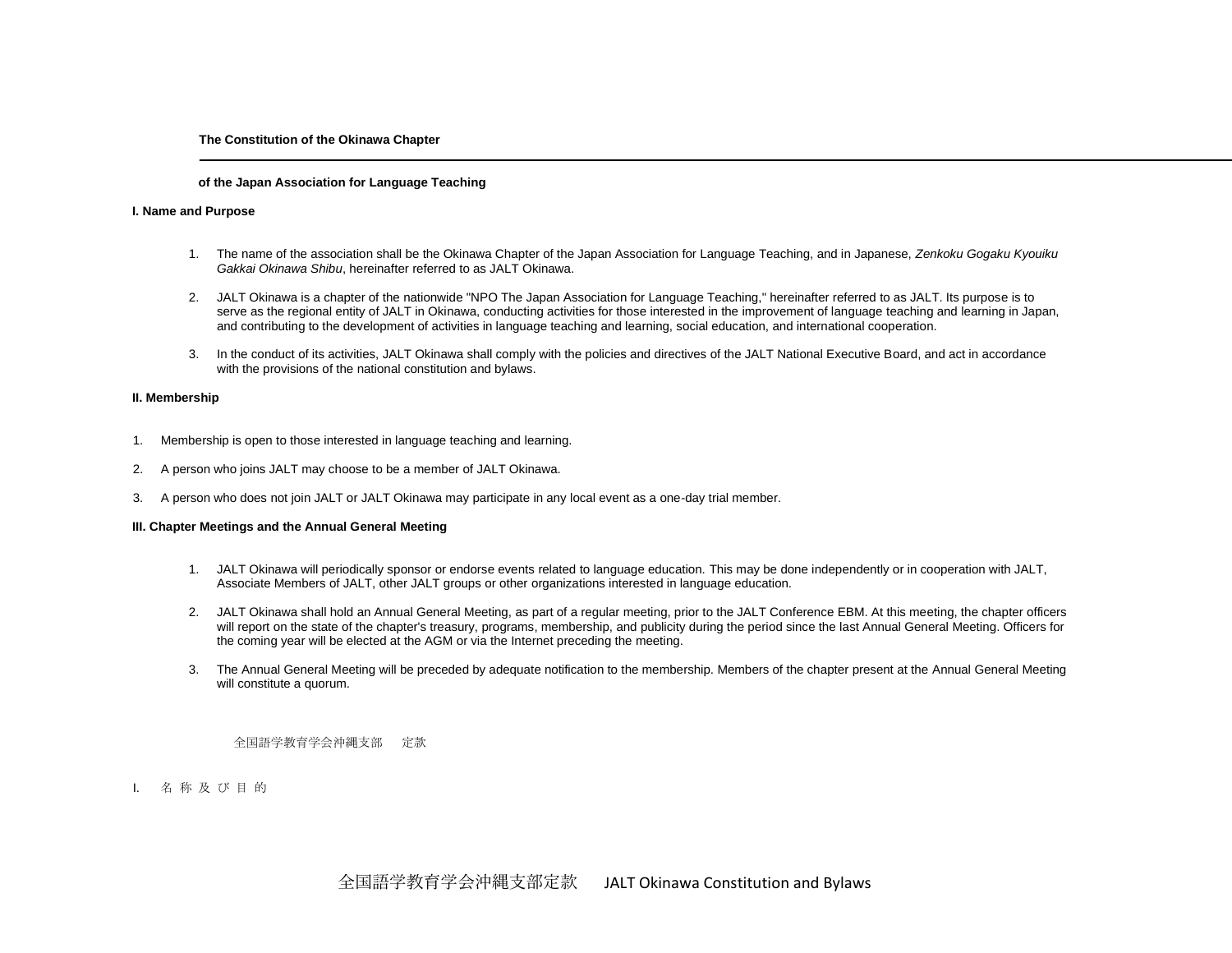1.この会の名称は、英語名で、the Okinawa Chapter of the Japan Association for Language Teaching という。日本語名では、全国語学教育 学会沖縄支部といい、以 下、JALT 沖縄と略称する。

2. JALT 沖縄は、全国規模の「特定非営利活動法人全国語学教育学 会」(以下 JALT と略称)の1支部である。JALT 沖縄は、沖縄における JALT の地域団体として、日 本における外国語と第二言語の教育と学習 の向上に関心を持つ者に対して諸活動を行い、語学教育と学習の発展、 社会教育並びに国際協力活動の推進に寄与することを 目的とする。

3. JALT 沖縄は、その活動の実施に当たって、JALT 全国執行役員会の 方針と指示を守り、全国語学教育学会定款及び細則の規定に従って行動 しなければならない。

II. 会 員

1.外国語と第二言語の教育と学習に関心を持つ者はだれでも会員とな ることができる。

2. JALT の会員となった者は JALT 沖縄の会員になることができる。 3. JALT または JALT 沖縄の会員でない者も、当日のみの試し会員として、いかなる地域行事に も参加できる。

III. 支 部 例 会 及 び 年 次 総 会

1.JALT 沖縄は定期的に、外国語教育に関する行事を主催または推薦 する。行事は、JALT 沖縄単独で実施しても、JALT、JALT 賛助会員、他 の JALT グループ、ある いは外国語教育に関心のある他の団体と協力し て実施してもよい。

2.JALT 沖縄は、JALT 年次大会時の執行役員会に先立って、定期月例 会の一部として、支部年次総会を開催する。この総会において、支部役 員は、前回の支部総会 時以来の支部の財務、企画、会員、広報の状況に ついて報告する。次年度の支部役員の選出は支部総会において行う。

3.支部年次総会は、事前に会員に周知させた後に開催する。支部 年次総会に出席した会員数をもって、議決に要する定数とする。

**IV.** 役 員 及 び 運 営

1.JALT 沖縄の執行役員会は、支部長、財務委員長、企画委員長、 会員委員長、広報委員長を含む最低5名の役員からなる。十分な数 の役員希望者がある場合は、要 件とされる5名の他に役職を設けて その職に当てることができる。特定の役職を2名以上の役員が担当 し、その職務を分担することができる。

2. JALT 沖縄執行役員会は、支部長を含む5名の役員をもって議決 に要する定数とし、各役員が1票の投票権を持つ。役員が一堂に会 して定数を満たすことができな い場合には、執行役員会が JALT 沖縄 の業務を執行するに当たって役員の承認を得るために、郵便または 電子メールを使用することができる。

3. JALT 沖縄執行役員会は定期的に会議を行い、支部の例会と活動の 計画を審議し、また、JALT 全国執行役員会が検討中、あるいはすで に実施に移した方針にかかわる 事柄について審議する。会議の前に 審議事項を用意し、審議後に議事録を JALT 沖縄執行役員に提供する ものとする。対面での会議を開くことが不可能な場合には、電 子メ ールを使用した審議を行って、対面の審議に代えることができる。 4.支部長または指名された支部代表者は、JALT 全国執行役員会と の交渉において、支部を代 表して行動する権限を与えられる。 5.JALT 沖縄執行役員会は支部年次総会の開催日時を決定し通知す る。支部年次総会においては、5名の主要役員が、それぞれの 責任 分野における活動を網羅した口頭による報告を行い、かつ出席した 会員に文書による報告を配布する。文書による報告はすべて支部の ウエブサイトに掲示する。

6.JALT 沖縄執行役員会は、JALT 沖縄会員より文書で提出された 示唆あるいは提案を検討し、要望があれば文書で回答する。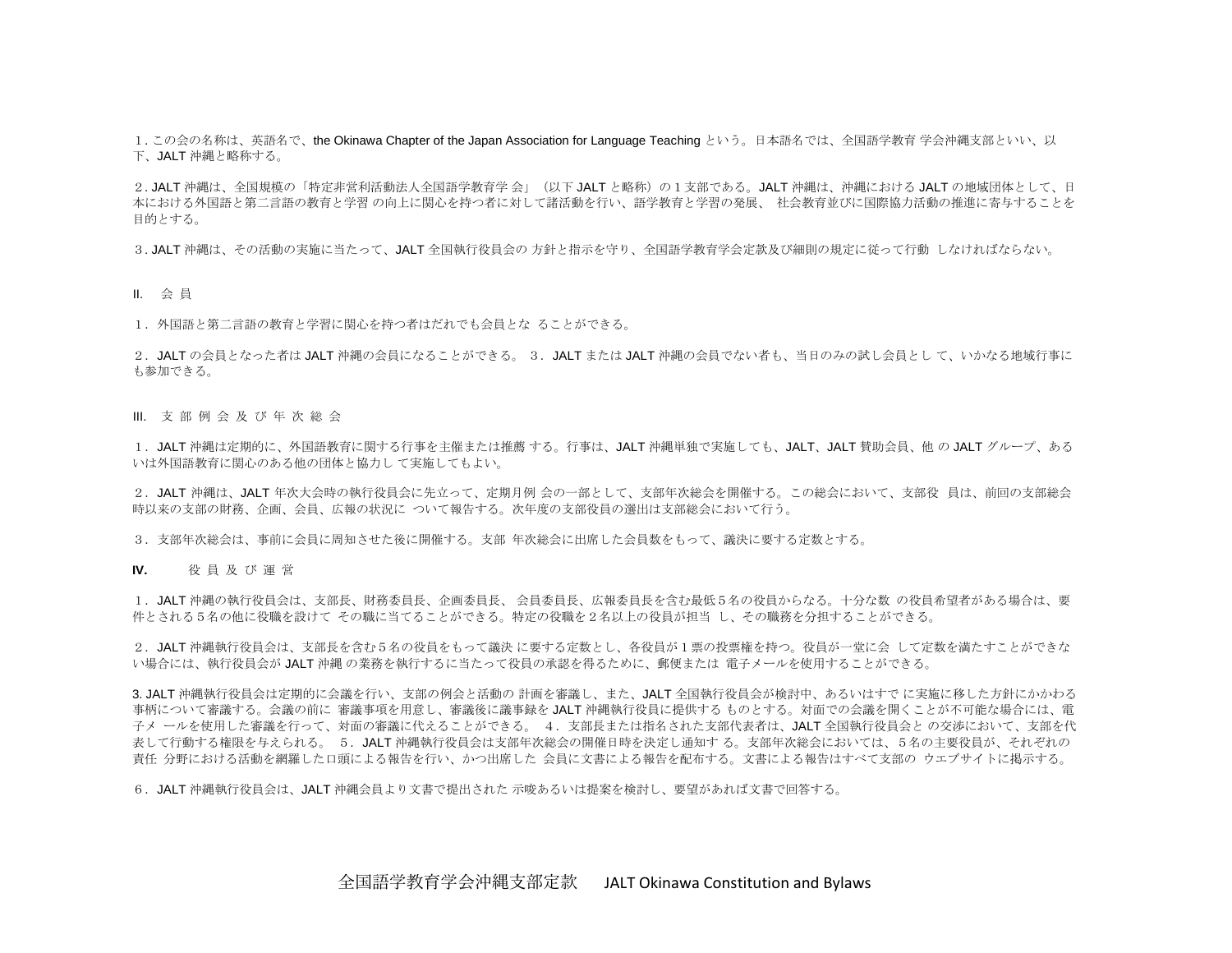#### **IV. Officers and Administration**

- 1. JALT Okinawa's Executive Board will consist of a minimum of five officers, including a President, a Treasurer, a Program Chair, a Membership Chair and a Publicity Chair. If sufficient volunteers are available to serve, additional officer positions to the required five will be filled. All elected officers must be current members of JALT National.
- 2. At the JALT Okinawa Executive Board meetings, five officers, including the President, will constitute a quorum, with each officer having one vote. When the physical presence of a quorum is impractical, mail or electronic communication may be used to obtain the approval of the officers for the JALT Okinawa Executive Board to conduct business on behalf of JALT Okinawa.
- 3. The JALT Okinawa Executive Board will meet periodically to discuss the chapter's plans for chapter meetings and activities, and to discuss the implications of policies under consideration or already implemented by the JALT National Executive Board. An agenda will be prepared before the meeting, and minutes of the meeting will be provided to JALT Okinawa Executive Board members. Alternatively electronic discussions using email shall be used when face-toface meetings are not possible.
- 4. The president or a designated chapter representative is authorized to act on behalf of the organization in its dealings with the JALT National Executive Board.
- 5. The JALT Okinawa Executive Board shall determine and announce the date for the Annual General Meeting. At the AGM, each of the five primary officers will present an oral report and/or provide a written report covering operations for their area of responsibility to be distributed to the members present. All written reports will also be posted to the chapter website.
- 6. The JALT Okinawa Executive Board will consider any suggestion or proposal submitted in writing by a JALT Okinawa member and reply in writing upon request.

# V. 改 正

この定款の改正は、JALT 沖縄執行役員会の多数決によって提案され る。改正の提案書は、支部年次総会開催前に、会員に配布される。 定款の改正が効力を持つために は、支部年次総会における出席者の 投票により3分の2の多数の承認を得なければならない。

### 全国語学教育学会沖縄支部定款細則

# **I.** 会 員 お よ び 会 費

- 1. JALT 正会員であって JALT 沖縄会員である者の会費は、JALT に よって定められる。
- 2. JALT 沖縄当日会員の会費は、JALT 沖縄執行役員会によって定 められる。
- 3. 支部は、JALT の定款及び細則に記された要件に従って JALT 正 会員の最少必要人数を維持する。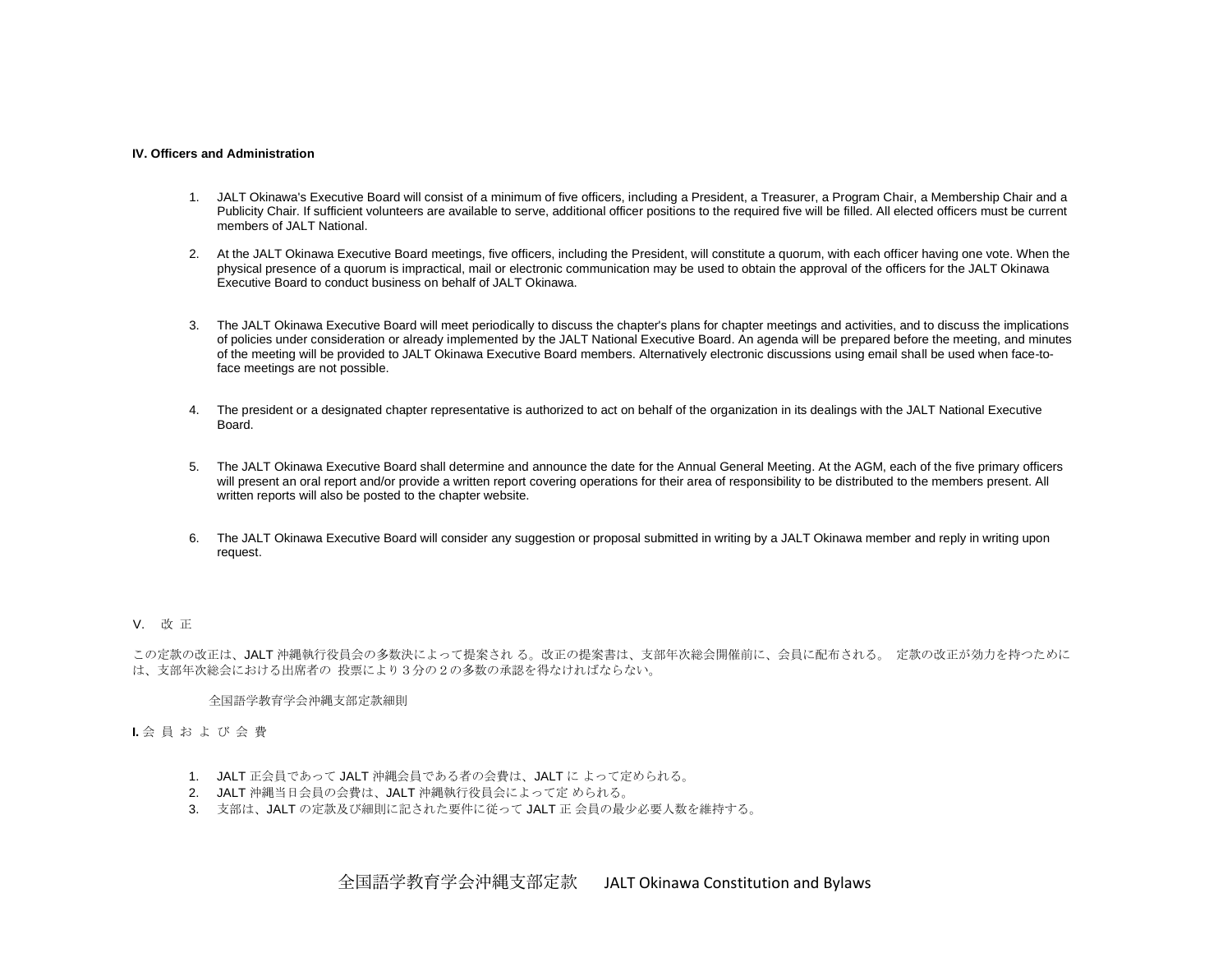**II.** 役 員 の 任 務 お よ び 委 員 会

1. 支部長:支部長は、JALT 沖縄執行役員会の活動を統括し、支部 の事業を指導し周知させ、JALT 全国執行役員会に対し支部の利益を 代表する全般的な責 任を有する。支部長は、JALT\_\_\_\_\_\_\_\_\_執行役員会及び年次総会の議長となる。JALT 沖縄執行役員会の承認を得 て、支部長は支部の活動を実行するの に必要と思われる委員を任命 することができる。

2. 財務委員長:財務委員長は、すべての経理記録を管理するととも に、JALT 沖縄のすべての資金を収集・配分し、会費を受け取り、 JALT 関係の経費を個人に 弁済し、また、年間予算書を含め JALT の 方針によって指示された会計報告書を提出する責任を持つ。

## **V. Amendments**

Proposed amendments to this Constitution shall be approved by a majority vote of the JALT Okinawa Executive Board. Any such proposed amendments shall be distributed to the members before the Annual General Meeting. To become effective, constitutional amendments must be approved by two-thirds of the members voting at the Annual General Meeting.

## **The Bylaws of The Okinawa Chapter of the Japan Association for Language Teaching**

# **I. Membership and Dues**

- 1. JALT National Membership dues shall be determined by JALT.
- 2. JALT Okinawa One-Day Membership and Local Membership dues shall be determined by the JALT Okinawa Executive Board.
- 3. The chapter shall maintain a minimum number of national members in good standing in accordance with the requirements stated in the JALT Constitution and Bylaws.

# **II. Officer Duties and Committees**

- 1. President: The President shall have general responsibility for coordinating the activities of the JALT Okinawa Executive Board, directing and publicizing the affairs of the chapter, and representing its interests to the JALT National Executive Board. The President shall preside at the JALT Okinawa Executive Board meetings, and at the Annual General Meeting. With the approval of the JALT Okinawa Executive Board, he/she may appoint committees as deemed necessary to carry out the work of the organization.
- 2. Treasurer: The Treasurer shall maintain all financial records, be responsible for collecting and disbursing all funds of JALT Okinawa, accepting payment of membership dues, reimbursing individuals for JALT-related expenses, and submitting financial reports as directed by JALT policy, including the monthly budget.
- 3. Program Chair: The Program Chair shall be responsible for supervising the arrangements for JALT Okinawa chapter meetings, communication with speakers and recruitment of prospective speakers. The Program Chair must also provide timely information to the Publicity Chair and fulfill all reporting requirements about meetings and presenters for the JALT Program Database.
- 4. Publicity Chair: The Publicity Chair shall be responsible for coordinating JALT Okinawa's publicity and public relations in both JALT and non-JALT forums.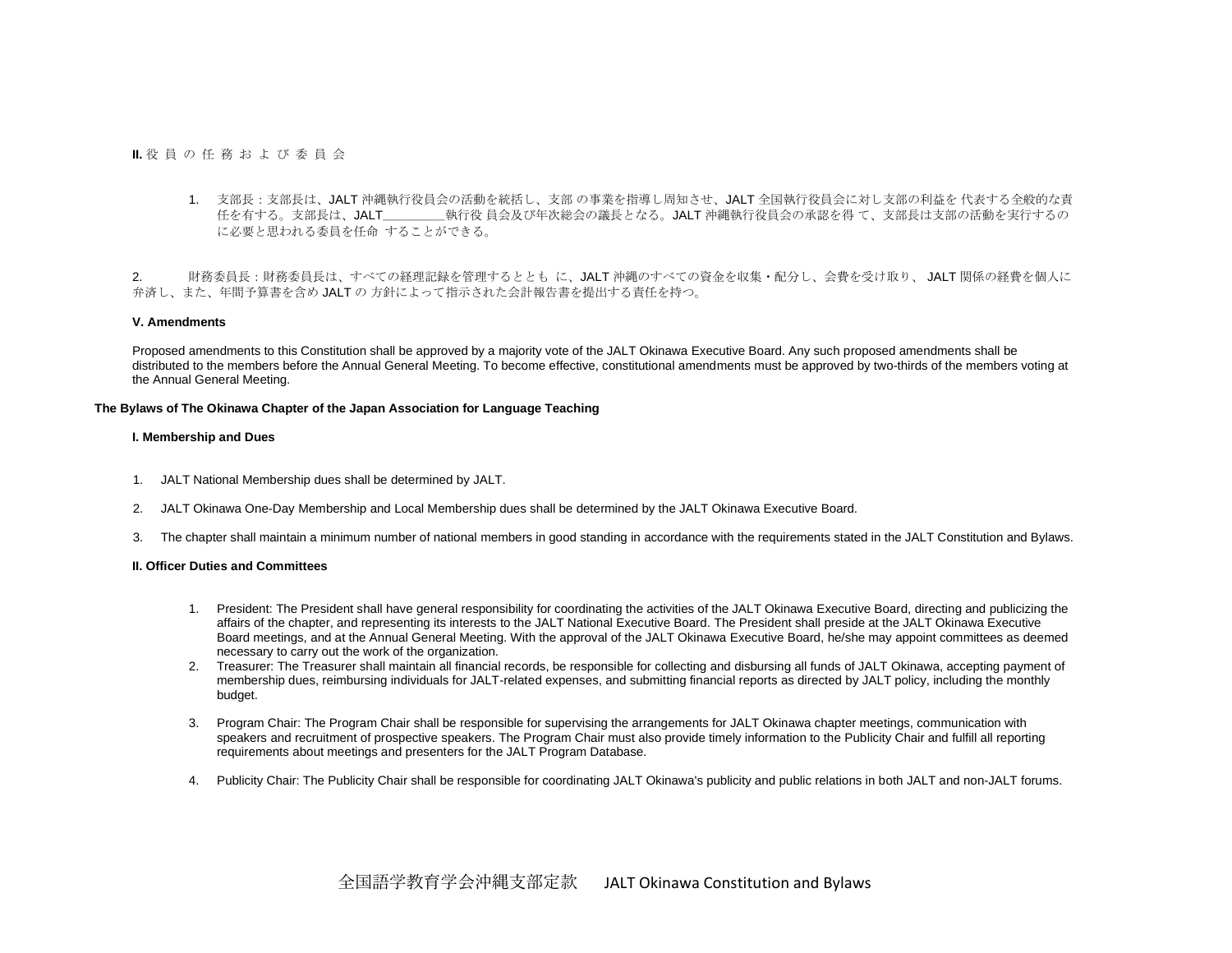- 5. The Membership Chair shall be responsible for the maintenance of current and past member records, communicating with the JALT Central Office and working at the reception desk at meetings.
- 6. The position each officer holds shall be determined by a majority of the JALT Okinawa Executive Board. In addition to the five required positions, officer positions may be instituted to identify other important responsibilities such as: Recording Secretary, Facilities Chair, Vice President, Web Communications Developer, Journal Editor, Group Liaison and Member-at-Large.
- 7. Membership on committees appointed by the JALT Okinawa Executive Board is open to members of Okinawa JALT. The chair of each committee, however, must be a member of the JALT Okinawa Executive Board.

# **III. Term Limitations of National Officer Positions of the Okinawa Chapter** [Amended: November 27, 2020]

- 1. Length of Term. All members elected as national officers of the Okinawa Chapter shall serve no longer than three (3) consecutive years in one position, with the exception of Treasurer. No other member can serve as an officer, regardless of position, for more than 6 years total. The national officers of the Okinawa Chapter include the following positions: President, Membership Chair, Program Chair, and Publicity Chair.
- 2. Commencement of Term. The term of office for all elected national officers of the Okinawa Chapter shall begin immediately following the election results at the Annual General Meeting.

3. 企画委員長:企画委員長は、支部例会の準備を監督し、発表者との連 絡および将来の発表者募集の責任を持つ。企画委員長はまた、広報委員長 に適時情報を 提供し、JALT 企画データベースのために、例会及び発表者 についての報告義務を果たさなければならない。

4. 広報委員長:広報委員長は、JALT 沖縄の広報と、JALT および JALT 以外の団体の会合における広報活動を統括する責任を持つ。

5. 会員委員長:会員委員長は、現在および過去の会員記録を保持し、 JALT 事務局と連絡をとり、支部例会において受付の仕事をすることに責 任を持つ。

6. 役員が務める役職は、JALT 沖縄執行役員会が定める。要件とされる 5つの役職に加えて、必要と認められる他の重要な責任を果たすために、 書記、施設委員 長、副支部長、ウエブによる連絡開発担当者、紀要編集 係、グループ連絡係、無任所役員など他の役職を制定することができる。 これに加え、数を限定しないボラン ティアの役員がチームとして、副広報 委員長など責任分担を反映するような名称を使って、協力することができ る。

7. 支部長に指名される諸委員会の委員には、JALT 沖縄の地域会員がな ることもできる。ただし、各委員会の委員長は JALT 沖縄執行役員会の役 員で なければならない。

ⅡⅠ. 任 命 、 選 挙 、 欠 昌 及 び 解 任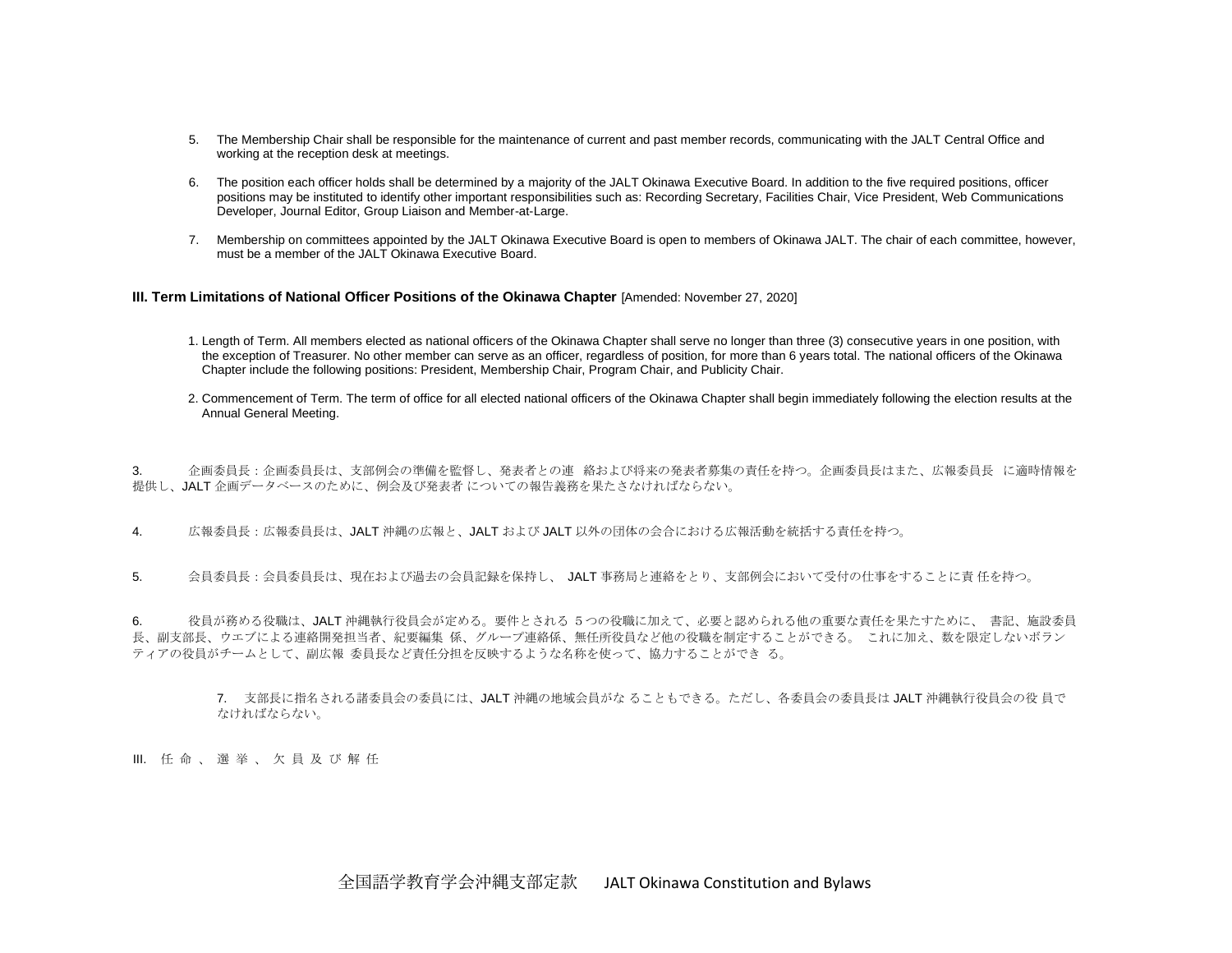- 1. JALT 沖縄執行役員会は正会員に対して、支部年次総会に先立って文 書によってあるいは総会において直接、役員候補者の指名を行うように求 め、その 指名を受理する。
- 2. 役員候補者は、指名の受諾を認め、年次総会に略歴を提出しなければならない。
- 3. ネ行役員会役員は、役員候補者名簿を決定するために、支部予備選挙として会員を選挙人名簿に登録する権限を有する。役員候補者名簿は執行委員会に動議と して提案され承認を得る。新設あるいは分担する役職の数 に制限はない。選挙人は JALT 会員および沖縄支部地域会員とする。

## **III. Nominations, Elections, Vacancies, and Removals**

- 1. Nominations for officers by members in good standing shall be solicited and accepted by the JALT Okinawa Executive Board, either in writing prior to the Annual General Meeting or in person at the meeting.
- 2. Candidates must acknowledge acceptance of nomination.
- 3. The Executive Board members shall be empowered to poll the voting members in the form of a primary chapter election in order to determine a slate of officers to be presented as a motion for approval by the Executive Board. There is no limit to the number of officer positions that can be created.
- 4. Those eligible to run for office must be registered and current members of the JALT Okinawa Chapter and JALT National. If no officer positions are being contested among two or more candidates, the JALT Okinawa Executive Board may present the full slate of officers to the membership at the Annual General Meeting for approval by the members present. If there are contested positions, elections will take place at the Annual General Meeting or prior to the AGM via the Internet, with the results subject to approval by the JALT Okinawa Executive Board.
- 5. The terms of office shall be for one year. The terms of office shall be from the end of the JALT Ordinary General Meeting up to and including the next year's Ordinary General Meeting. Reelection shall not be prohibited.
- 6. If for any reason an office becomes vacant, the vacancy shall be filled by nominations and a majority vote by the JALT Okinawa Executive Board.
- 7. An officer who fails to perform his/her duties under the JALT Okinawa Constitution and Bylaws, the JALT Okinawa Executive Board policies, or the JALT National Executive Board policies may be removed from office by a three-fourths vote of the JALT Okinawa Executive Board.

4. いずれの役職にも2名またはそれ以上の候補者がないときに は、JALT 沖縄執行役員会は役職を充たした候補者名簿を年次総会 に提案し、出席した会員の承 認を得る。複数の候補者がある役職 がある場合には、年次総会にて選挙を行うかあるいは年次総会に

先立ってインターネットによって選挙を行う。この選挙の結果 は、JALT 沖縄執行役員会の承認を受けなければならない。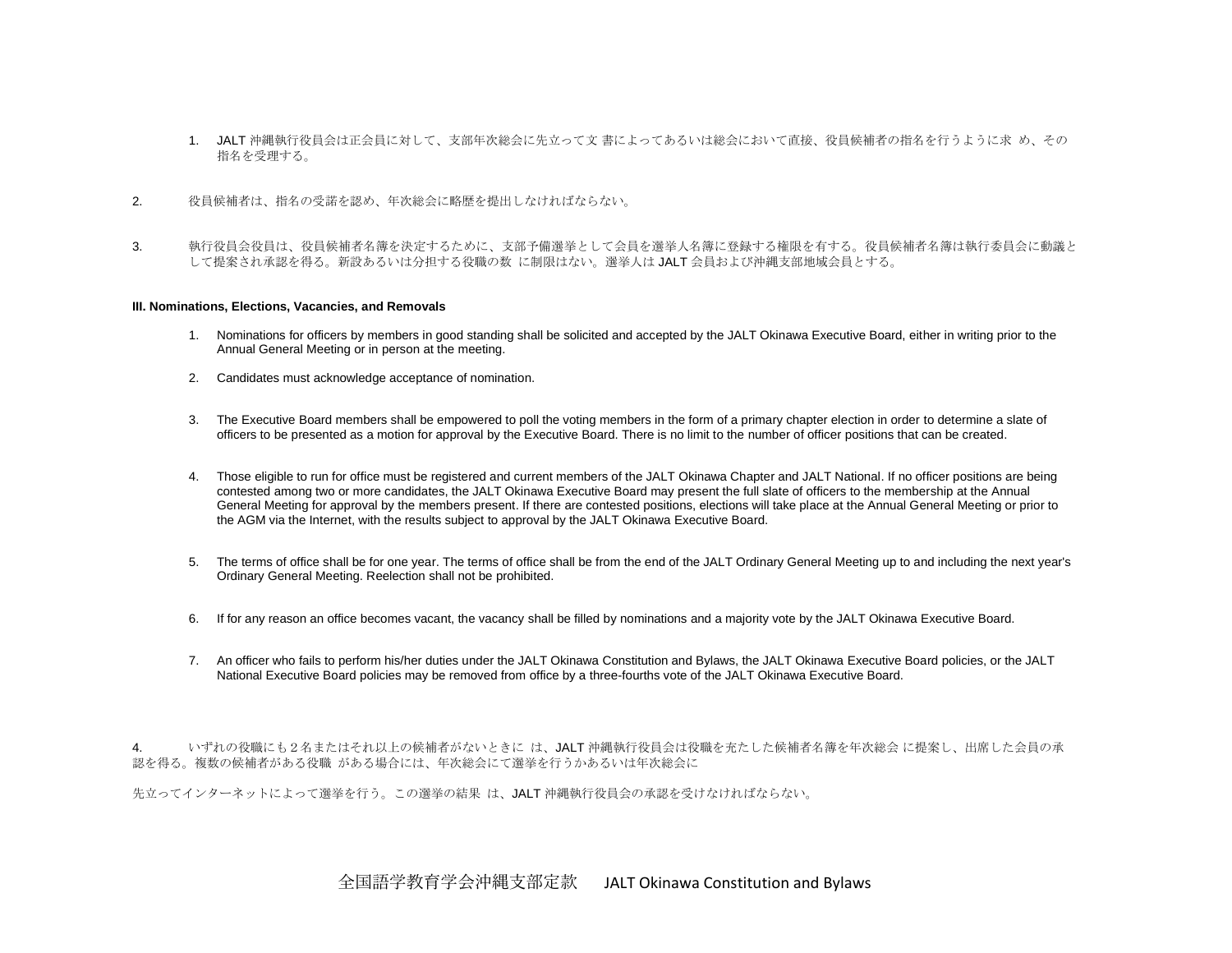5. 役員の任期は1年とする。その任期は JALT 通常総会の終了時 点から翌年の通常総会終了までとする。役員の再選はこれを妨げ ない。

6. 何らかの理由で役員の職に欠員が生じた場合には、支部長の指 名によりこの欠員を補充し、JALT 沖縄執行役員会の承認を受け る。

7. 役員が JALT 沖縄定款及び細則、JALT 沖縄執行役員会方針、 または全国語学教育学会定款及び細則に定められた職務を遂行し ない場合は、JALT 沖縄執行 役員会の4分の3の賛成投票によっ て、これを解任することができる。 **IV.** 例 会

1. 支部は全国語学教育学会定款及び細則に記された要件に従っ

て、毎年最少必要回数の例会を開催する。

2. 年次総会を招集する場合には、会議の日時、場所、目的、およ び審議事項を記載した文書により、総会開催日の少なくとも5日 前までに JALT 沖縄会員に通 知しなければならない。

V. 会 計 年 度

JALT 沖縄の会計年度は毎年4月1日に始まり、翌年の3月31日 に終わるものとする。

**VI.** 言 語

JALT 沖縄の運営に使用する言語は、英語と日本語、またはそのど ちらかとする。

# **IV. Meetings**

- 1. The chapter shall hold a minimum number of meetings each year in accordance with the requirements stated in the JALT Constitution and Bylaws.
- 2. In the event of convening an Annual General Meeting, written notice of date, place, purposes and agenda of the Annual General Meeting shall reach JALT Okinawa members at least 3 weeks before the Annual General Meeting.

# **V. Financial Year**

JALT Okinawa's financial year shall begin on April 1st and end on March 31st.

# **VI. Language**

For administrative purposes, the working languages of JALT Okinawa shall be English and/or Japanese.